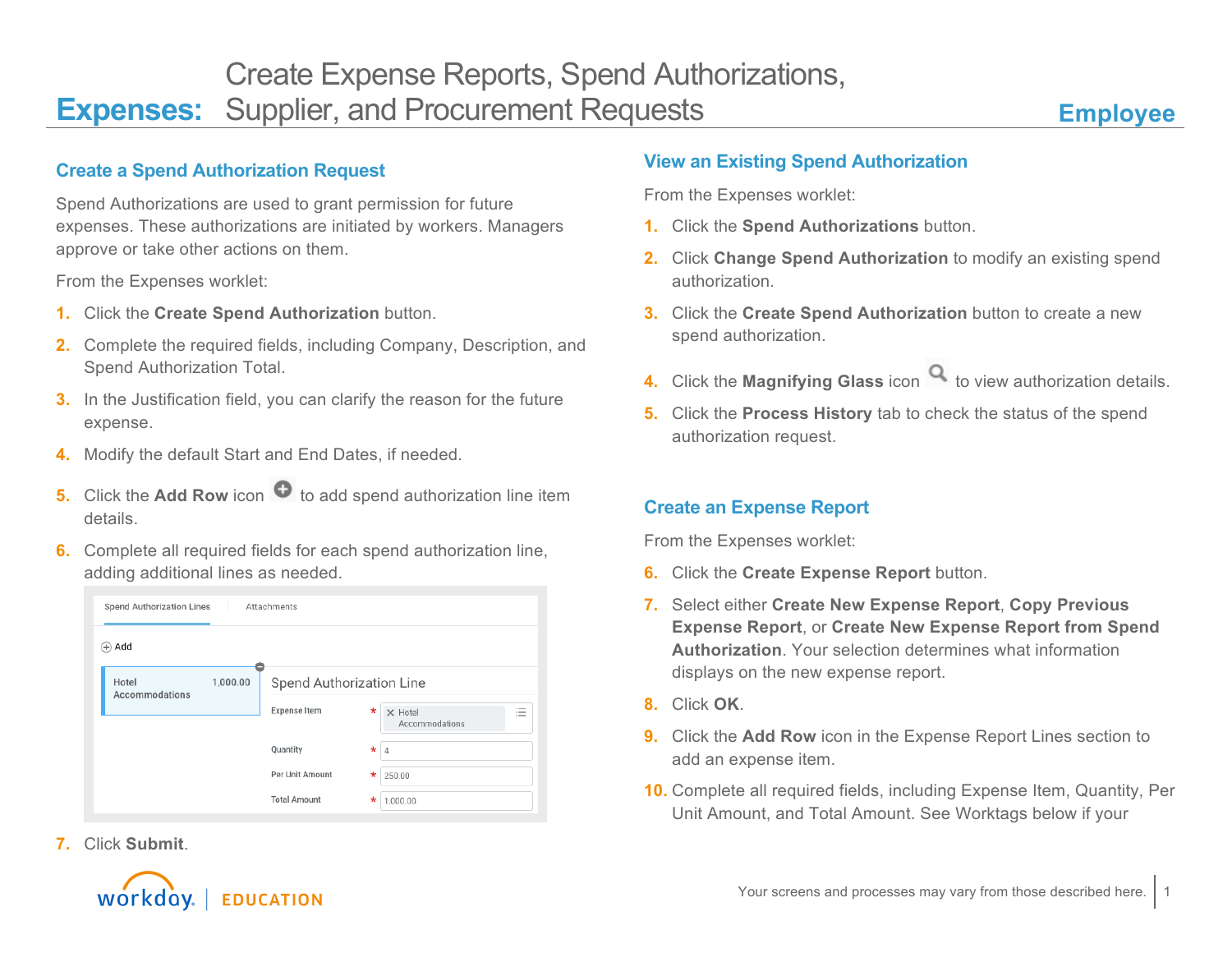organization requires a project, cost center, and/or location associated to your expense report.

- **11.** Add any attachments as needed.
- **12.** Click **Submit**.

## **Add Worktags**

Worktags are keywords needed for the expense report to be routed correctly.

- **Cost Center & Region**: Workday may auto-populate this field and should only be modified as needed.
- **Location**: This field may or may not be needed based on your configuration. Click the prompt and select the location you are based (work) in.
- **Additional Worktags**: Users in Professional Services-related cost centers may be required to associate an expense report with a project worktag (even if you are not charging expenses to customer billable projects).



Note: The amount of projects you can choose for your expense report may vary per your organization's configuration. An inactive (closed) project will not appear in available projects.

| <b>Expense Report Line</b> |                                                        |                                                                |  |  |  |  |
|----------------------------|--------------------------------------------------------|----------------------------------------------------------------|--|--|--|--|
| Date<br>*                  | 02/08/2016 [                                           |                                                                |  |  |  |  |
| Expense Item<br>*          | $\times$ Lodging<br>$\overline{\phantom{a}}$<br>$\sim$ |                                                                |  |  |  |  |
| 3<br>Quantity<br>$\star$   |                                                        |                                                                |  |  |  |  |
| Per Unit Amount            | 285.00                                                 |                                                                |  |  |  |  |
| <b>Total Amount</b><br>*   | 855.00                                                 |                                                                |  |  |  |  |
| Memo                       |                                                        |                                                                |  |  |  |  |
| Billable<br>۰              |                                                        |                                                                |  |  |  |  |
| *Cost Center               | × 33100 Global Support<br>- North America              | $\overline{\phantom{a}}$                                       |  |  |  |  |
| *Region                    | X US - Central                                         | $\sim$<br>$\overline{\phantom{a}}$<br>$\overline{\phantom{a}}$ |  |  |  |  |
| Additional Worktags        | X Division: CPG<br>X Location: Chicago                 | $\overline{\phantom{a}}$                                       |  |  |  |  |
|                            |                                                        |                                                                |  |  |  |  |

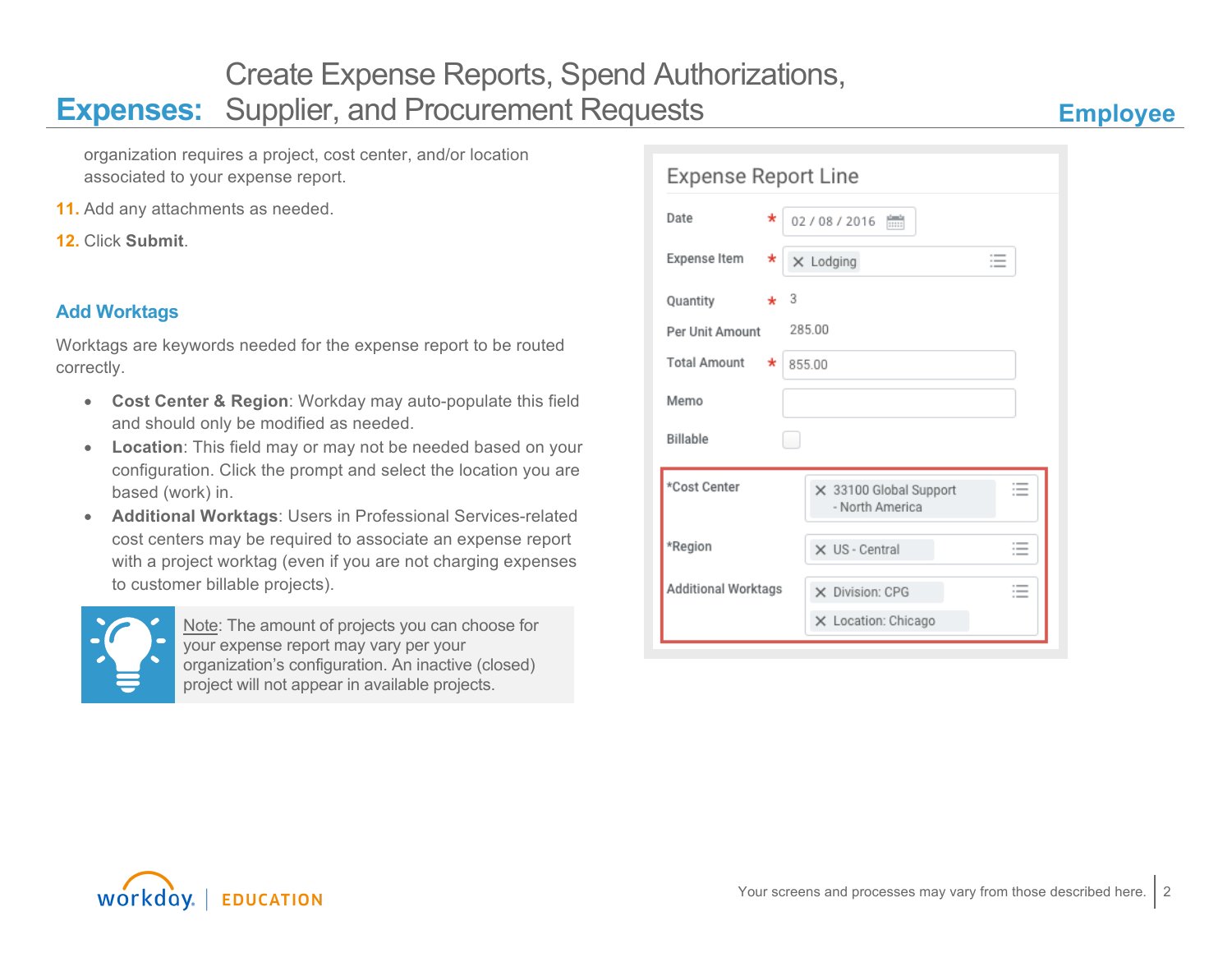#### **View an Existing Expense Report**

From the Expenses worklet:

- Click the **Expense Reports** button in the View section. You have the option of filtering expense reports by status or date.
- Or, click the date of the expense report you want to view in the Recent section.



07/04/2015

#### **Itemize Your Expenses**

Your organization may require you to itemize your expenses. For example, your hotel bill may include your room rate, room service, internet fees, and more.

From the Expense Report Line within an expense report:

**1.** Click **Itemize**. Itemization fields display based on the expense type.

| <b>Expense Report Lines</b> |                          | Attachments                |         |                                                               |                        |
|-----------------------------|--------------------------|----------------------------|---------|---------------------------------------------------------------|------------------------|
| $\oplus$ Add                | + Import Existing Record |                            |         |                                                               | Viewing: $\Box$<br>$=$ |
| 07/04/2015<br>80.00         |                          | <b>Expense Report Line</b> |         |                                                               | $\oplus$ Itemize       |
| Meals                       |                          | Date                       | $\star$ | 07/04/2015<br>-                                               |                        |
|                             |                          | Expense Item               | $\star$ | $\hspace*{0.2em} := \hspace*{0.2em}$<br>$\times$ Meals<br>$=$ |                        |
|                             |                          | Quantity                   | $\star$ | $\overline{4}$                                                |                        |
|                             |                          | Per Unit Amount            | $\star$ | 20.00                                                         |                        |
|                             |                          | <b>Total Amount</b>        | ×       | 80.00                                                         |                        |
|                             |                          | Currency                   | $\star$ | $\cdots$<br>$\times$ USD<br>$\cdots$<br>$-$                   |                        |
|                             |                          | Currency Rate              |         | 1                                                             |                        |
|                             |                          | Converted Amount * 80.00   |         |                                                               |                        |

- **2.** Enter the necessary information based on the expense type you are itemizing.
- **3.** Click **Done**.